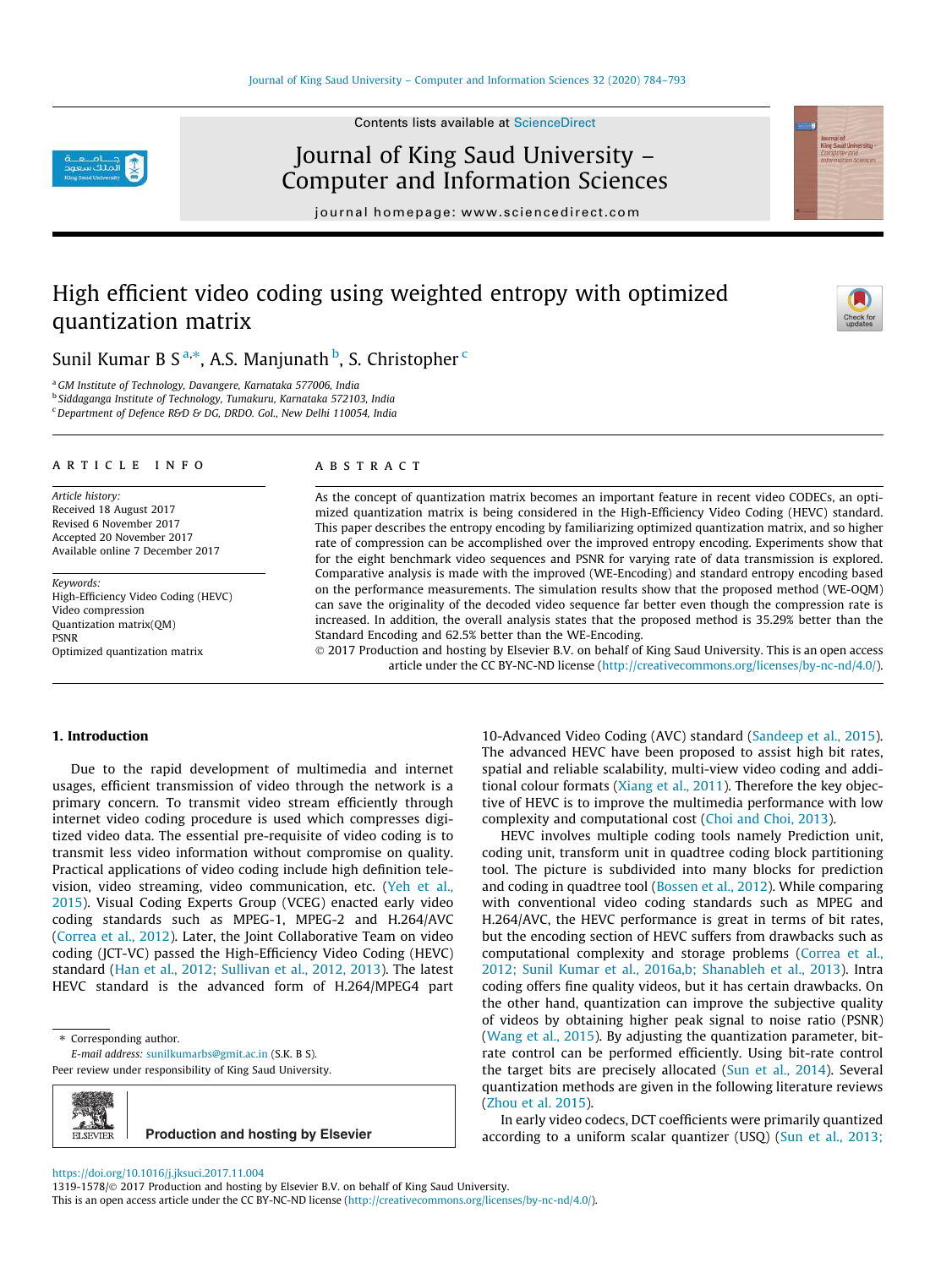Winken et al., 2015). Later on, in addition with USQ dead zone [USQ + deadzone (DZ)] was adopted in MPEG-4, AVS, and early H.264/AVC reference codes (Yin et al., 2015; Sunil Kumar et al., 2016b). For an advanced version of H.264/AVC as well as HEVC, rate distortion optimized quantization (RDOQ), as well as Block Level Adaptive Quantization method (BLAQ), has been proposed (Wang et al., 2015). A popular Soft decision quantization (SDQ) technique is implemented for video coding to achieve coefficientlevel rate-distortion optimized quantization (RDOQ) in (Yin et al., 2015).

The remainder of this paper is organized as follows. First, related works on various entropy encoding techniques in the literature are reviewed in Section 2. A brief description of the techniques used for entropy encoding in the HEVC video coding standard in its current state of development is presented in Section 3. Section 4 describes the methodology used in this paper for optimizing quantization matrix in HEVC. Section 5 presents experimental results for a set of eight video sequences, analyzing the tradeoff between encoding performance and computational cost. Finally, conclusions are presented in Section 6.

#### 2. Review on contributions in HEVC

## *2.1. Encoding concepts in HEVC*

Other related works in HEVC include a novel algorithm namely Adaptive Fast Quadtree Level Decision (AFQLD) algorithm to make faster decision on Coding unit splitting in HEVC, which is introduced by Honrubia et al. (2016) in 2015. Also, the fast decisionmaking problem is addressed by Hu and Yang (2015) in 2016 and is overcome with the use of fast intra mode decision (OIMD) algorithm. In the same year, Yeh et al. (2015) propose intra prediction model for increasing the performance of intra coding in HEVC. Moreover, by enhancing the video quality, intra frame rate is controlled with the help of gradient-based R-lambda (GRL) method experimentally studied by Wang et al. (2014). In contrast, several methods are focussed on transform coding in HEVC. In 2013, Nguyen et al. (2013) had introduced the quadtree-based partitioning dubbed as residual quadtree that supports in increasing the size of transform blocks and in 2012 Sole et al. (2012) have worked on transform coefficient coding which includes the scanning patterns and coding methods.

### *2.2. Customization of QM*

In early video codecs, the Quantization Matrix (QM) was predominantly developed to focus on the visual quality improvement. In 2010, Malavika Bhaskaranand introduced Campbell's spectral entropy and coefficient rate. Since spectral entropy method has entailed delay, this scheme could be used to customize QM on a per-frame basis in contrast to macroblock adaptive QM schemes proposed for H.264 video encoders. Also the QM design method involves delay but is not computationally intensive (Bhaskaranand and Gibson, 2010). With the rapid development of video services Visual Display Unit (VDU), is newly used for displaying video data in High Definition (HD) and Ultra HD (UHD) display resolutions. Recently, some successful approaches have been presented for resolution. Thus to further improve the display resolution, Lee Prangnell recently proposed a Human Visual System and a 2D Contrast Sensitivity Function Quantization Matrix method. Based on the display resolution of the target VDU, it has taken the consideration to determine the appropriate levels of quantization required to reduce unwanted video compression (Li and Yang, 2016).

#### *2.3. Problem statement*

As per the above review, very few researchers have worked on customizing QM as per their requirement. They have made the QM adaptive to handle the environmental constraints. Despite the fact that the QM customization has been reported as promising in the literature, they are information specific processes. Since the QM is made adaptive, it requires sufficient information process to generate its own QM. As a result, the QM might be generated based on the contents and the characteristics of the subjected video sequence (Bhaskaranand and Gibson, 2010). It obviously increases the processing time, which is sensitive in real-world applications. Secondly, the sensitivity to quantization levels in (Li and Yang, 2016) put a bottleneck for the generalized operation of the HEVC. The most important concern is that the reported QM customization can support H.264 encoding, but uncertain to HEVC. The literature lags in optimizing the QM and so to improve the encoding performance of HEVC.

### *2.4. Contributions*

This paper contributes to improve the HEVC standard in two stages. They are given below.

- In the first stage, the optimized method concept in the CABAC scheme is adopted. As a result, the encoding efficiency can be improved.
- In the second stage, the QM is optimized to perform the quantization operation. To facilitate the optimization, a maximization model is formulated. The model is solved using an iterative meta-heuristic update, and so the optimized QM is obtained.
- Simulation study is carried out with prevailing QM on encoding benchmark video sequences of different contents

### 3. WE-OQM based HEVC

#### *3.1. Proposed architecture*

The proposed HEVC architecture exploits WE-Encoding principle (Sunil Kumar et al., 2017) in the CABAC encoder. Further, optimization of QM is performed in this paper and included in the quantization process of the HEVC architecture. It is to be observed that the literature reports adaptive QM, which is different from optimizing QM. Adaptive QM gets its values based on the contents of the video sequences, whereas the optimized QM maintains its performance for diverse video sequences. The association of the WE-encoding principle and optimized QM with the HEVC standard is portrayed in Fig. 1, where the red coloured block shows suggested changes in the HEVC architecture. The details of WE-Encoding (Sunil Kumar et al., 2017) are discussed further, whereas the detailed information about the HEVC operation is given in (Sullivan et al., 2012). The proposed QM optimization process is discussed in the next sub-section.

## *3.2. Weighted entropy encoding for HEVC*

Assume *X* be the set of *M* video sequences  $\{x_1, x_2, \ldots, x_M\}$ , with an individual  $x_k$  for  $1 \leq k \leq M$  and their unconditional attribute vector of  $\left[y_1, y_2, \ldots, y_N\right]^T$ , where *N* denoted the number of attributes and  $y_i$  had a province value which can be valued by  $[y_{1,j}, y_{2,j}, \ldots, y_{ni,j}]$  for  $1 \leq j \leq N$  , where  $y_j$  symbolizes the number of dissimilar values in the attribute*y<sup>j</sup>* . Assume that the attribute  $y_j$  be the random variable, the random vectors  $[y_1, y_2, \ldots, y_N]^T$  are designated as *Y*. The attribute  $x_i$  is denoted as  $[x_{i,1}, x_{i,2}, \ldots, x_{i,m}]^T$ .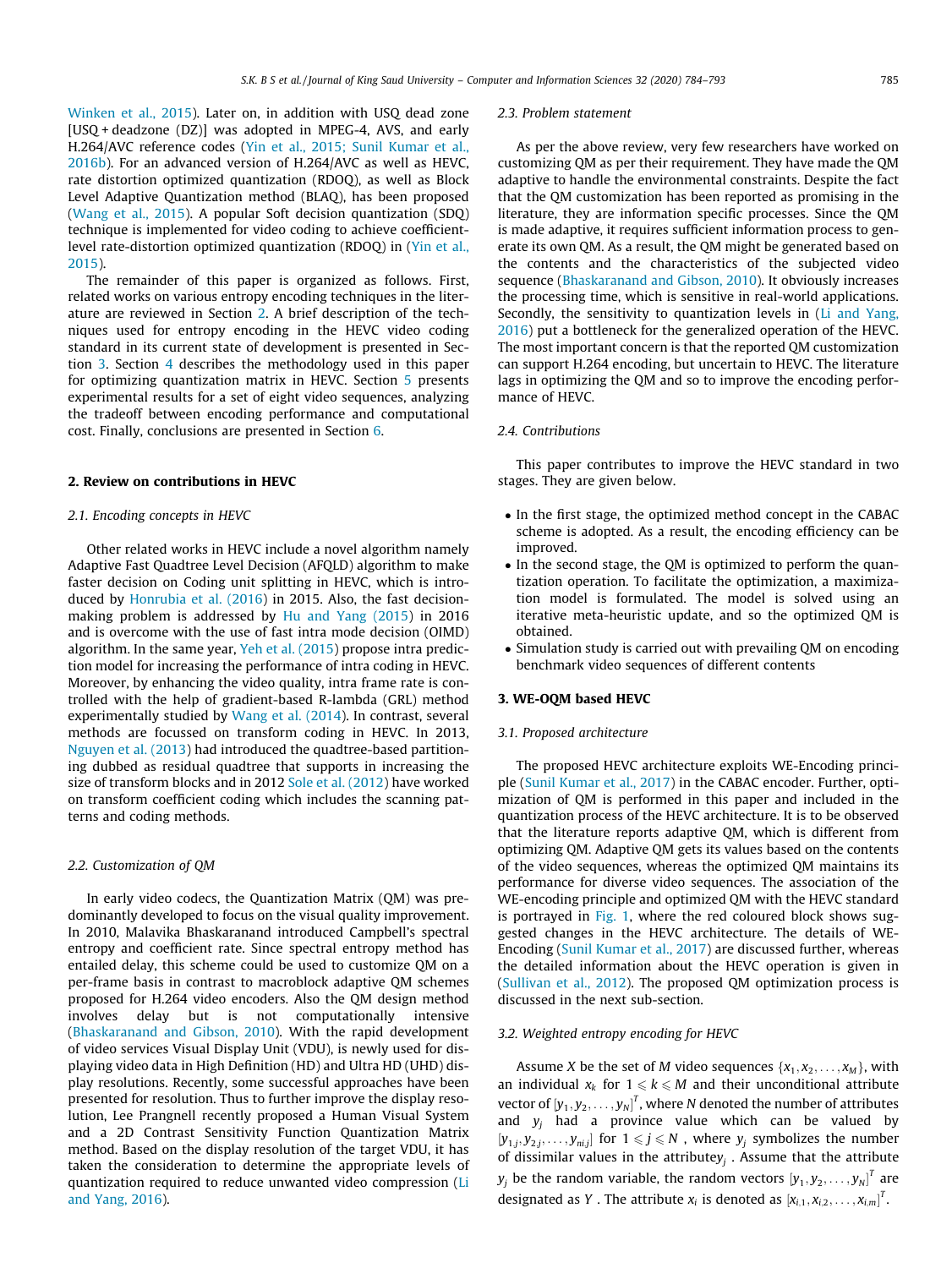

Fig. 1. Standard architecture of HEVC.



Fig. 2. To create a  $16 \times 16$  QM, each entry in an  $8 \times 8$  QM is upsampled and replicated into a  $2 \times 2$  region, while each entry in an  $8 \times 8$  QM is upsampled and replicated into a  $4 \times 4$  region to create a 32  $\times$  32 QM.

For each attribute, the entropy is weighted with the aid of reverse sigmoid function,

$$
W_i = 1 - \logit^{-1}(w_i E_i)
$$
\n<sup>(1)</sup>

$$
W_i = 1 - \frac{1}{1 + e^{-w_i E_i}}
$$
 (2)

The weighted entropy model claims in determining optimal *w<sup>i</sup>* based on the pixel-wise relationship of the decoded video sequence with the original video sequence. Hence, the optimal  $w_i$  can be expressed as a maximization problem given below.

$$
w^* = \underset{w_i}{\arg \max} \sum_{l=1}^{M_s} \left( 2 \log x_l^{\max} - \left[ \log \frac{1}{|x_l|} \sum_u \sum_v (x_l(u, v) - \widehat{x_l}(u, v))^2 \right] \right) \tag{3}
$$

where  $x_l(u, v)$  and  $\hat{x_l}(u, v)$  brings up to  $(u, v)$ <sup>th</sup> pixel element of a frame corresponds to l<sup>th</sup> video sequence and the decoded video sequence, respectively. Finally, to optimize the entropy weight, a novel firefly algorithm (Bhatnagar and Gupta, 2016; Rao Yarrapragada and Bala Krishna, 2017) is exploited. This algorithm helps to solve the objective function given in Eq. (3).

*Firefly algorithm:* Xin-She Yang proposed metaheuristic firefly algorithm, which is inspired by the flashing behaviour of fireflies. Generally, the fireflies create luminescent flashes as a signal system in order to communicate with other fireflies, particularly to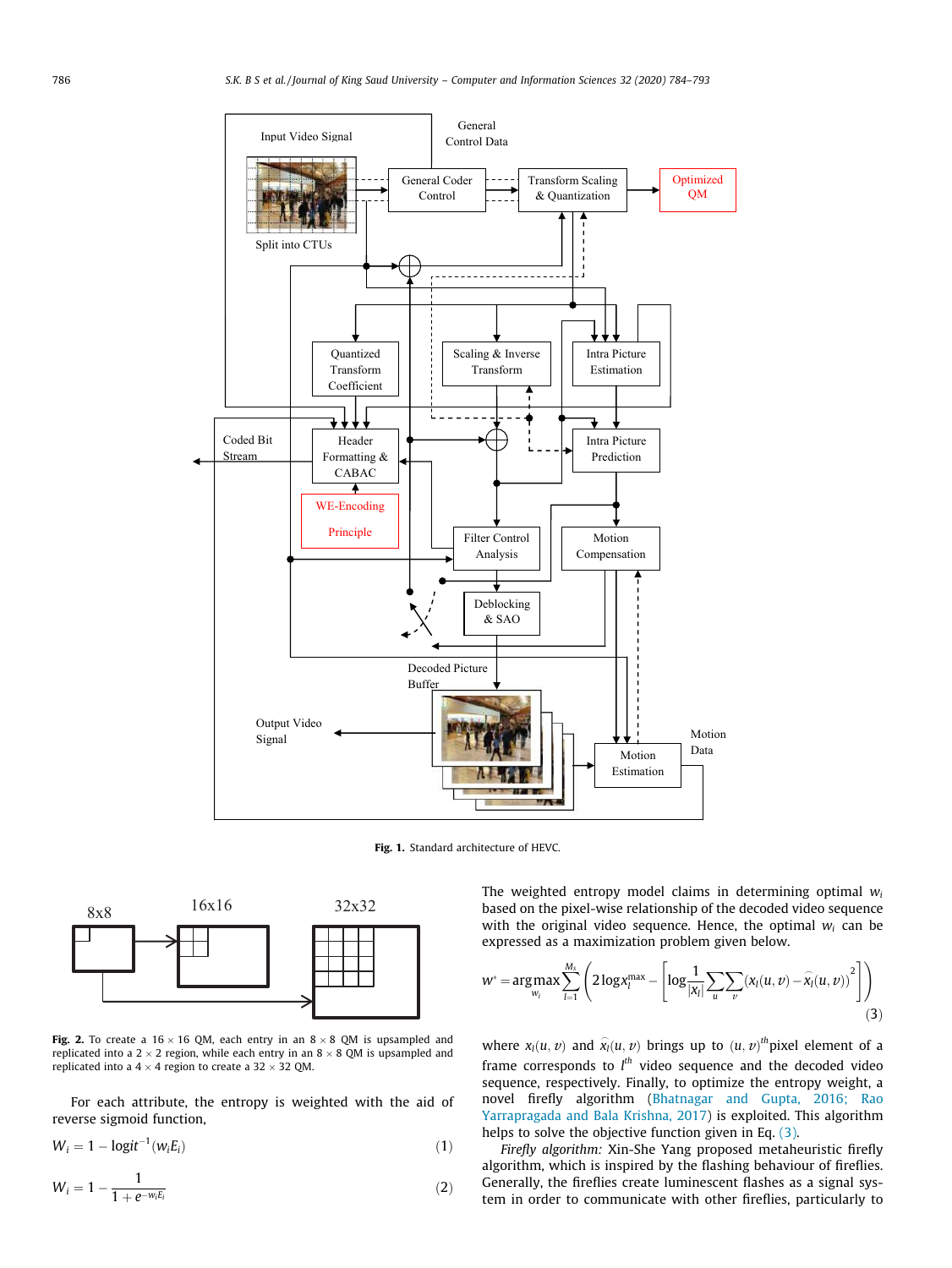prey attractions. In addition, the flashing light is created by a procedure termed as Bioluminescence.

The assumptions made in the firefly algorithm are represented as follows:

- (a) All fireflies will be attracted to every other firefly in spite of their sex, specifically to say that they are unisex.
- (b) The attractiveness and brightness minimum as the distance maximum and are also proportional to each other. In addition, the fewer bright will be moving towards the brighter one. If there is no brighter one it will move randomly.
- (c) By the shape of the objective function, the brightness of a firefly is determined or affected.

## 4. Optimized quantization matrix for HEVC

## *4.1. Static quantization matrices (QMs)*

The Static Quantization matrices contribution is taken from the literature. Due to the advantage of frequency dependent scaling, the HVS-CSF QM technique presented in (Wang et al., 2001) has taken as the default intra QM in HEVC. The HVS-CSF constructed  $8 \times 8$  intra QM, and the  $8 \times 8$  inter QM that is derived from the intra QM, have been exposed to be the actual QM solutions in HEVC. The default QMs in HEVC permit low frequency AC to transform coefficients to be quantized with a finer quantization step size in  $8 \times 8$  TBs (Sze et al., 2014). Even though the HEVC standard supports up to 32  $\times$  32 TBs, default 16  $\times$  16 and 32  $\times$  32 QMs were not offered in HEVC design. Instead of that, they are attained from upsampling and replication of the  $8 \times 8$  QMs. More precisely, for creating a 16  $\times$  16 QM, each entry in an 8  $\times$  8 QM is upsampled and replicated into a  $2 \times 2$  region. Also each entry in the same 8  $\times$  8 QM is upsampled and replicated into a 4  $\times$  4 region to create a 32  $\times$  32 QM (Sze et al., 2014). This QM replication process guarantees that transform coefficients, in  $16 \times 16$  and  $32 \times 32$  TBs, are nearly quantized in accordance with their frequency content (see Fig. 3); distinguished that  $8 \times 8$  QM upsampling and replication process for the AQM technique. Because HEVC has worked up to a total of 20 QMs, this  $8 \times 8$  QM upsampling and replication process has been intended to minimize computational complexity

with respect to the memory requirements desired to store the QMs (Sze et al., 2014).

As stated, the default  $8 \times 8$  intra OM in HEVC is derived from a HVS-CSF based approach (Wang et al., 2001; Rodríguez-Vallejo et al., 2016). In the conventional technique, the HVS has demonstrated as a nonlinear point transformation charted by the Modulation Transfer Function (MTF) (Mannos and Sakrison, 1974). A CSF-based MTF was well defined as follows:

$$
W(f) = e(g + qf) \exp(-q(f)^r)
$$
\n(4)

where *f* is the radial frequency in cycles per degree of the visual angle, also *e*; *g*;*q*; and *r* were constants.According to Daly's 2D HVS-CSF approach in (Rodríguez-Vallejo et al., 2016), the MTF is estimated using modified constant values  $e = 2.2$ ,  $g = 0.192$ ,  $q = 0.114$  and  $r = 1.1$  (Tech et al., 2016). The MTF is used to produce a 2D FWM,  $W(k, l)$ , consisting of floating point values from which the threshold values of QM integer were derived.  $W(k, l)$  is calculated in (5):

$$
W(k,l)
$$
\n
$$
= \begin{cases}\n2.2(0.192 + 0.114f'(k,l)) \exp(-(0.114f'(k,l))^{1.1}) & f'(k,l) > f_{\text{max}} \\
1.0 & \text{otherwise,} \n\end{cases}
$$
\n(5)

where the variables  $k$  and  $l$  in  $W(k, l)$  symbolizes the horizontal and vertical floating point values,  $f'(k, l)$  is the normalized radial spatial frequency in cycles per degree and fmax represents the frequency of 8 cycles per degree (i.e., the exponential peak).On account of interpreting the fluctuations in the MTF as a function of viewing angle  $\theta$ , the normalized radial spatial frequency,  $f'(k, l)$ , has demarcated by angular dependent function $A(\theta(k, l))$ . Both  $f'(k, l)$  and  $A(\theta(k, l))$  were measured in  $(6)-(9)$ .

$$
f'(k,l) = \frac{f(k,l)}{A(\theta(k,l))}
$$
\n(6)

$$
f(k,l) = \frac{3.14}{180 \sin^{-1}(1/\sqrt{1+d^2})} \times \sqrt{f(k)^2 + f(l)^2}
$$
 (7)



Fig. 3. Weighted Entropy Encoding with Optimized QMs.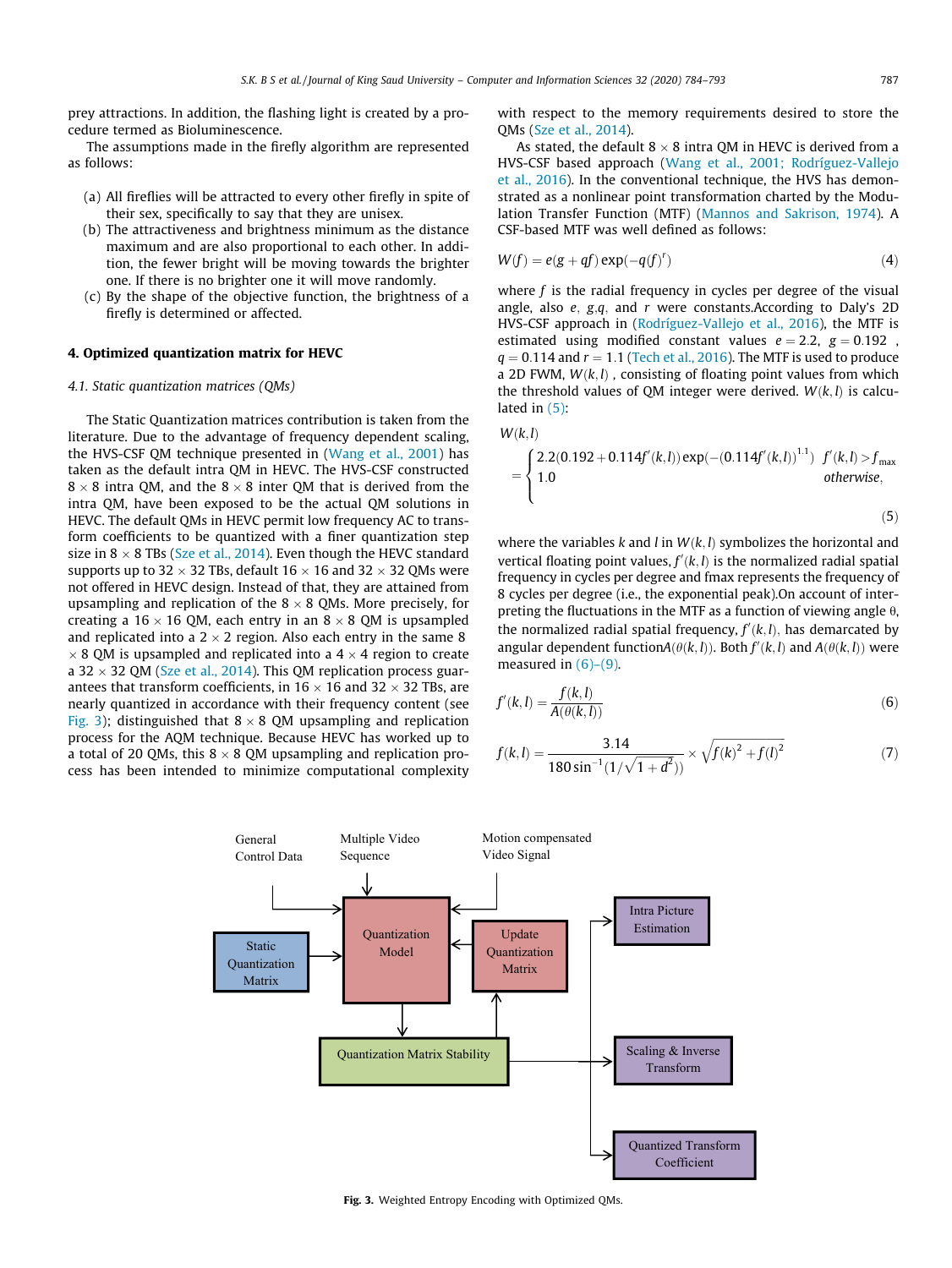$$
A(\theta(k,l)) = \frac{1-p}{2} \cos(4\theta(k,l)) + \frac{1+p}{2}
$$
 (8)

$$
\theta(k,l) = \arctan\left(\frac{f(k)}{f(l)}\right) \tag{9}
$$

where *d* signifies the perceptual distance of 512 mm and *p* represents the symmetry parameter with the value 0.7 (Mannos and Sakrison, 1974). Since symmetry parameter and angular dependent function are directly proportional,  $A(\theta(k, l))$  decreases at approximately 45 $\degree$  as such *p* decreases; this in turn decreases  $W(k, l)$  and  $i$ ncreases  $f'(k,l)$  . The distinct vertical and horizontal frequencies are calculated in (10):

$$
f(l) = \frac{l-1}{\Delta \times 2M} \quad \text{for} \quad l = 1, 2, \dots, M; \tag{10}
$$

$$
f(k) = \frac{k-1}{\Delta \times 2M}, \quad \text{for} \quad k = 1, 2, \dots, M; \tag{11}
$$

where  $\Lambda$  indicates the dot pitch value of 0.25 mm and *M* denotes the number of vertical and horizontal radial spatial frequencies.

## *4.2. Optimization of QMs*

In order to optimize the quantization matrix, the static quantization matrix has taken as default from where the quantization model process takes place. In quantization model the Multiple Video Sequence, General Control Data from general coder control block and motion compensated video signals obtained from the spatial relevance of video frames are given as input which is then quantized in the form of multiple evaluation scores, and this can be updated iteratively to attain the desired evaluation score. Furthermore, the resultant values are fed back to the blocks such as Quantized Transform Coefficient, Scaling & Inverse Transform, and Intra Picture Estimation Blocks present in HEVC architecture.

On account of determining the PSNR, mean square error of the quantized multiple video sequence is calculated in (11):

$$
MSE = \sum_{h=1}^{N_v} \frac{1}{N_r \cdot N_f \cdot N_c} \sum_{a=0}^{N_r-1} \cdot \sum_{b=0}^{N_f-1} \cdot \sum_{c=0}^{N_c-1} [V_I^{(h)}(a, b, c)]
$$
  
- $V_{R[Q]}^{(h)}(a, b, c)]^2$  (12)

where  $V_I^{(h)}(a,b,c)$  and  $V_{R[Q]}^{(h)}(a,b,c)$  indicates the pixel value of original and quantization matrix of decoded video signals in position  $(a, b)$  from the  $c^{th}$  frame of *h* video sequences respectively,  $N_r, N_f$ denotes the number of pixel position,  $N_c$  represents the number of frames in multiple video sequence.

Therefore the PSNR of quantized multiple video sequence is given as:

$$
PSNR = 10\log_{10}\sum_{h=1}^{N_{\nu}}\frac{\max\left[V_{I}^{(h)}\right]^{2}}{MSE}
$$
\n(13)

where  $N_{\nu}$  represents the number of a video sequence,  $V^{(h)}_I$  indicates original video signal of *h* video sequence.

For determining the optimal solution constructed with the pixel-wise relationship of the decoded video sequence with the original video sequence, the proposed quantization model is presented. Hence, the method of determining optimal solution can be expressed as maximization problem given as follows:

$$
[Q^*] = \arg \max_{[Q]} \frac{1}{N_{\nu}} \sum_{h=1}^{N_{\nu}} \left[ 10 \log_{10} \frac{\max \left[ V_I^{(h)} \right]^2}{MSE} \right] \tag{14}
$$

$$
\mathbf{Q}_m^+ = \mathbf{Q}_m + r_1[\mathbf{Q}_m - \mathbf{Q}_{best}] \tag{15}
$$

where  $[Q^*]$  is the optimized quantization matrix and  $[Q]$  represents quantization matrix in Eq. (13). In Eq. (14),  $Q_m^+$ ,  $Q_m$  and  $Q_{best}$  refer to the updated quantization matrix, old quantization matrix and best of the quantization matrices achieved till the current iteration, respectively.  $r_1$  is an arbitrary integer generated within the interval  $[-1, 1]$ . In Fig. 4, the flowchart of optimized QMs is illustrated. Here, the static quantization matrix is given as input to the population of quantization matrix. Subsequently, the evaluation of Quantization matrix is exploited by Mean Square Error (MSE). On the basis of evaluation, the selection of optimal quantization matrix procedure takes place, and then the quantization matrix is updated. If the terminate criteria is reached, the process will return the optimized quantized matrix otherwise, the process will repeat.

Algorithm: Pseudo code to solve the optimized quantization matrix 1 Inputs: Random quantization matrix, General control data, Multiple video sequence, Motion compensated video signals 2 Outputs: Quantized transform coefficients, Scaling & inverse transform, Intra picture estimation 3 Initialize  $t = 0$ 

- 4 while  $t < t^{\text{max}}$
- 5 Determine the optimized quantization matrix
- 6 Update the quantization matrix,  $Q_m^+$

 $7 t \leftarrow t + 1$ 

- 8 End while
- 9 Return [Q<sup>\*</sup>]

# 5. Results and discussion

## *5.1. Dataset and procedure*

The experimental study for the WE-OQM and the standard, as well as the improved entropy coding in HEVC standard, has been finished using the selected eight video sequences existing in http://www.cipr.rpi.edu/resource/sequences/sif.html in YUV file format. The information and number of frames available in eight video sequences are differentiated by mobile, container, coastguard, hall monitor, garden, tennis, foreman and football with 300, 140, 112, 300, 300, 300, 115 and 125 frame sequences respectively. The resolution at  $352 \times 288$  for foreman, container, hall monitor, coastguard video sequences and  $352 \times 240$  resolutions for mobile, football, tennis and garden. In order to understand the performance of encoded principle, the PSNR of the decoded video sequences is examined. The effectiveness of the WE-OQM method is estimated by comparing with the improved and standard encoding method. Here forth, the statistical performance comparison of the proposed method refers to WE-OQM with the existing method so called WE-encoding, and the standard encoding method is discussed in the following sections.

## *5.2. Quality of decoding*

Here, the graph plotted between a number of transmitted bits and PSNR to analyze the performance of the WE-OQM method using PSNR metrics is presented and then compared the results with the standard entropy coding methods. Fig. 6 signifies the PSNR analysis for the video sequences such as football, garden, mobile, tennis, coastguard, foreman, hall monitor, and container. In Fig. 2 the PSNRs are plotted for varying number of transmitted bits, which are determined by means of block sizes, 2, 4, 8 and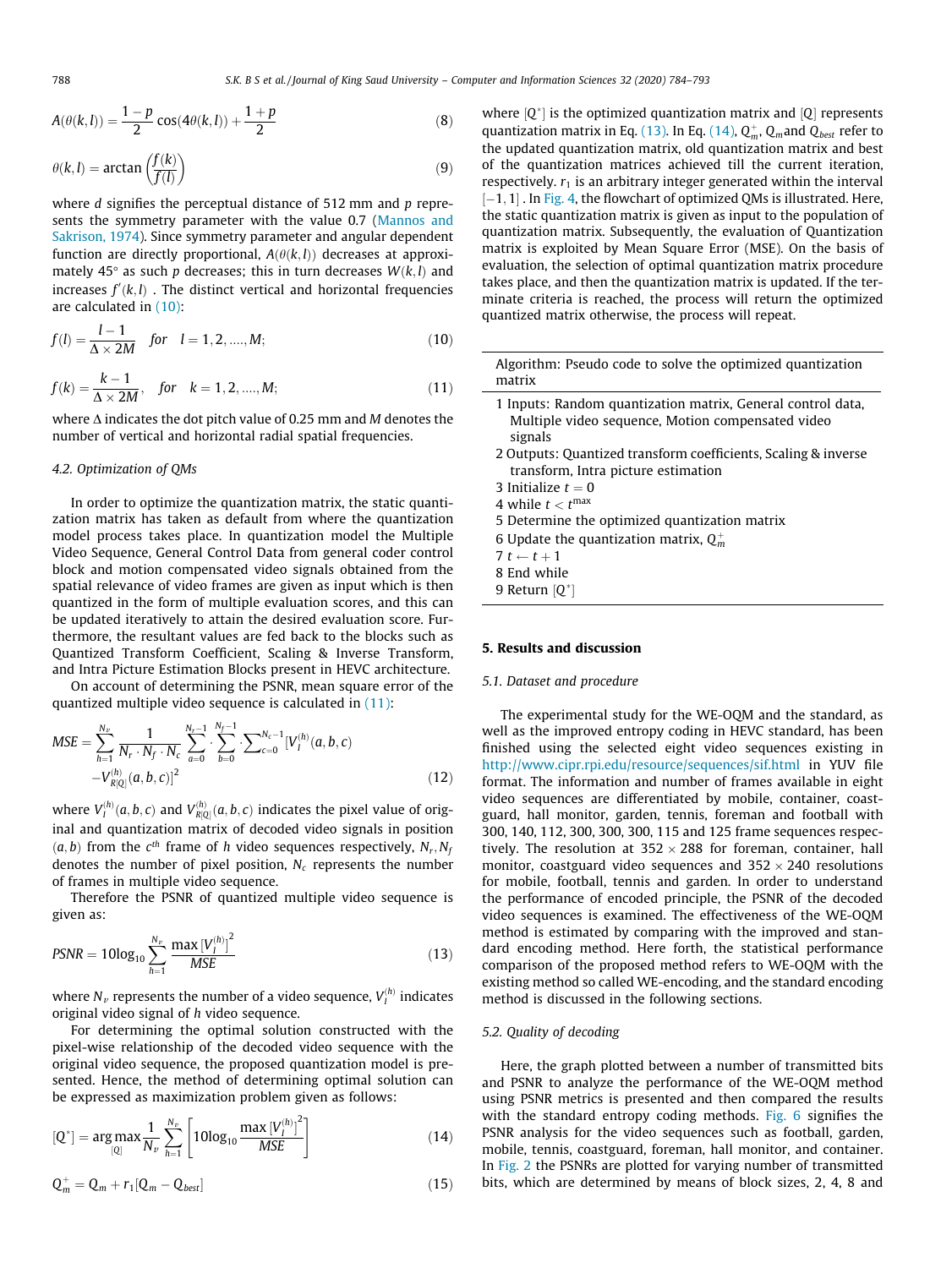

Fig. 4. Flowchart of Optimized QMs.

16. The proposed WE-OQM method meets the PSNR of 78 dB when transmitting at 1850 kbps and it is depicted in Fig. 6(a). In Fig. 6(b), the PSNR has been increased to around 78 dB, when transmitting at 2800 dB. In case of Fig.  $6(c)$ , the proposed WE-OQM outperforms the conventional methods and reaches 1900 kbps. The proposed WE-OQM method attains 73 dB and 79 dB when transmitting at 3950 and 2950 and it is demonstrated in Fig.  $6(d)$  and (e). Moreover, the proposed method has managed to reach a maximum PSNR of 75 dB, and it depicts in Fig.  $6(f)$ . In Fig.  $6(g)$  and (h), the proposed method achieves 84 dB and 83 dB respectively. The performance deviation value between the WE-OQM and the standard entropy methods are given as 13.7%, 5.5%, 6.3%, 10.9%, 8%, 5.3%, 5.4%, and 7.41% and the percentage deviation between WE-OQM and weighted entropy methods are given as 5.1%, 1.3%, 5.5%, 4.8%, 3.2%, 3.3%, 2.98% and 2.4% with respect to video sequences

football, garden, mobile, tennis, coastguard, foreman, hall monitor and container. The minimum performance deviation value between the WE-OQM and the standard entropy methods have been attained by the foreman. Similarly, the garden has achieved minimum percentage deviation between WE-OQM and the weighted entropy methods (Fig. 5).

In case of a mobile video sequence, the performance of WE-OQM method is much lower than the existing weighted entropy method. It is because, it does not adapt with the encoded principle. Thus, the performance of the mobile video sequence is low than the other video sequences. In hall monitor video sequence, the WE-OQM and standard entropy method have attained the maximum PSNR of 84 dB and 79.5 dB, respectively.

Since the WE-Encoding exploits meta-heuristic search, it highly on the initial solution. In the rarest case, i.e., at 1500 kbps (approximately), the WE-Encoding provides an unusual rise in the PSNR value.

While the literature lags in optimizing the QM, we find the little relevance from the research contributions, FSDQ (Yin et al., 2015) and RDOQ (Karczewicz et al., 2008) in QM design. Hence, the comparison is made with them and quantified in Table 1. The average PSNR for the proposed WE-OQM is about 84% with respect to the Best case scenario. It can be seen that the proposed approach can attain slightly enhanced average video encoding performance than the conventional SDQ (Yin et al., 2015). Meanwhile, the PSNR rate is noted with respect to the RDOQ is enhanced much. In addition, one can see that the proposed method is able to attain slightly better performance compared with the WE-Encoding (Sunil Kumar et al., 2017).

As shown in Table 2, the performance of the WE-OQM method and its comparison with respect to the statistical measures namely mean, median, best, worst, and deviation are tabulated. These measures are calculated from the results of all decoded video sequences. That is to say, mean denotes the average PSNR of all the retrieved video sequences. Compared with the standard entropy method, the mean encoding performance of WE-OQM method improves 5.3%, 6.2%, 6.8% and 7.5% with the respective block sizes of 1, 2, 4 and 8. According to the median encoding performance with corresponding block sizes 1, 2, 4 and 8, 5.3%, 7%, 5.9% and 6.7% improvement is observed for the WE-OQM method. As per the best case scenario, the improvement of the WE-OQM over the standard entropy is noted as 5.5%, 5.7%, 6.7% and 5.9% with the corresponding block size of 1, 2, 4 and 8. While calculating the worst measure for the performance identification at varied block size 1, 2, 4 and 8, the WE-OQM method indicates better performance with 4.7%, 6.6%, 10.7% and 10.8% improvement. When considering the deviation measures, the better performance occurs for all block size. In addition, the deviation performance of WE-OQM method is far better than the standard as well as existing weighted entropy methods.

#### *5.3. Computation overhead*

Table 3 illustrates the computational time for the selected eight video sequences. The computational time experienced by the WE-OQM method is higher than the standard and weighted encoding principle in all video sequences. Due to more steps involved in WE-OQM HEVC encoding principle, the computational time increases. Moreover, Table 4 shows the performance of the WE-OQM method with respect to the computational time and PSNR for the selected eight video sequences. When comparing the WE-OQM encoding with the standard as well as weighted entropy method, the time required is high with proportion to the PSNR level. However, in block size 2 of video sequence 3, 6 and block size 1 of video sequence 3, the time incurred by the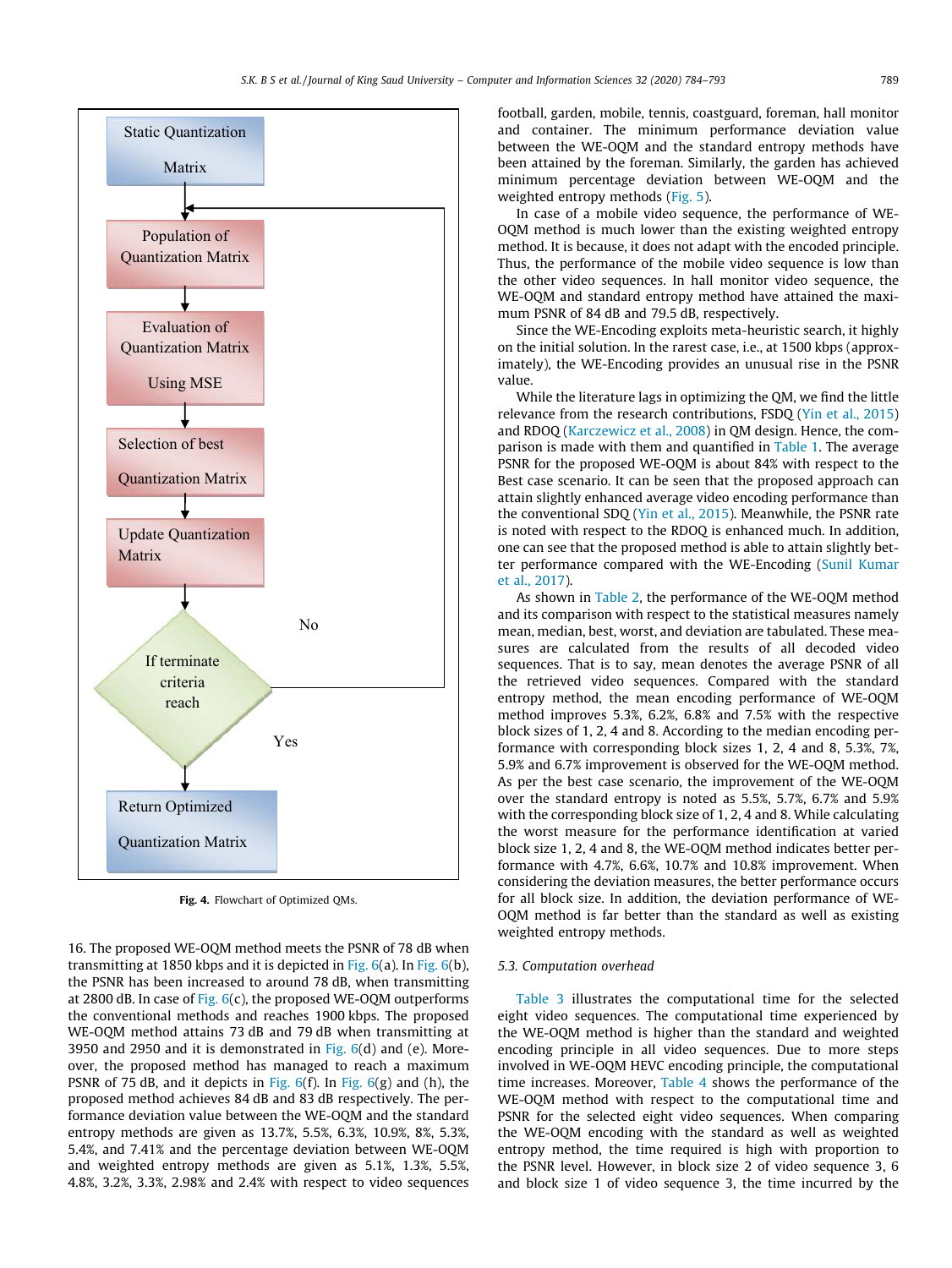| Mobile       | Garden   |  |
|--------------|----------|--|
| Container    | Tennis   |  |
| Coastguard   | Foreman  |  |
| Hall monitor | Football |  |

Fig. 5. Sample frames of eight video sequences.

WE-OQM method over standard entropy encoding is lesser than the WE-OQM method over existing weighted entropy method. Similarly, in block size 4 and 8 of video sequence 3, the PSNR values of the WE-OQM method over weighted entropy method are reduced than the WE-OQM over standard entropy method, and it is expressed as the negative sign. Even though complicated encoding steps are introduced, this has increased the efficiency of the WE-OQM method. The compression ratios of selected eight video sequences with the percentage reduction in a number of bits to be transmitted for WE-OQM over existing methods are tabulated in Table 5. It is clear that, the compression ratio (Zalik and Lukac, 2014; Murthy and Sujatha, 2016) of proposed WE-OQM is higher than the standard and existing methods for all selected eight video sequences. The compression ratio can be formulated as the ratio of number of actual bits to the number of bits transmitted as given in Eq. (15), whereas the reciprocal of compression ratio refers to the data rate savings as mentioned in Eq. (16).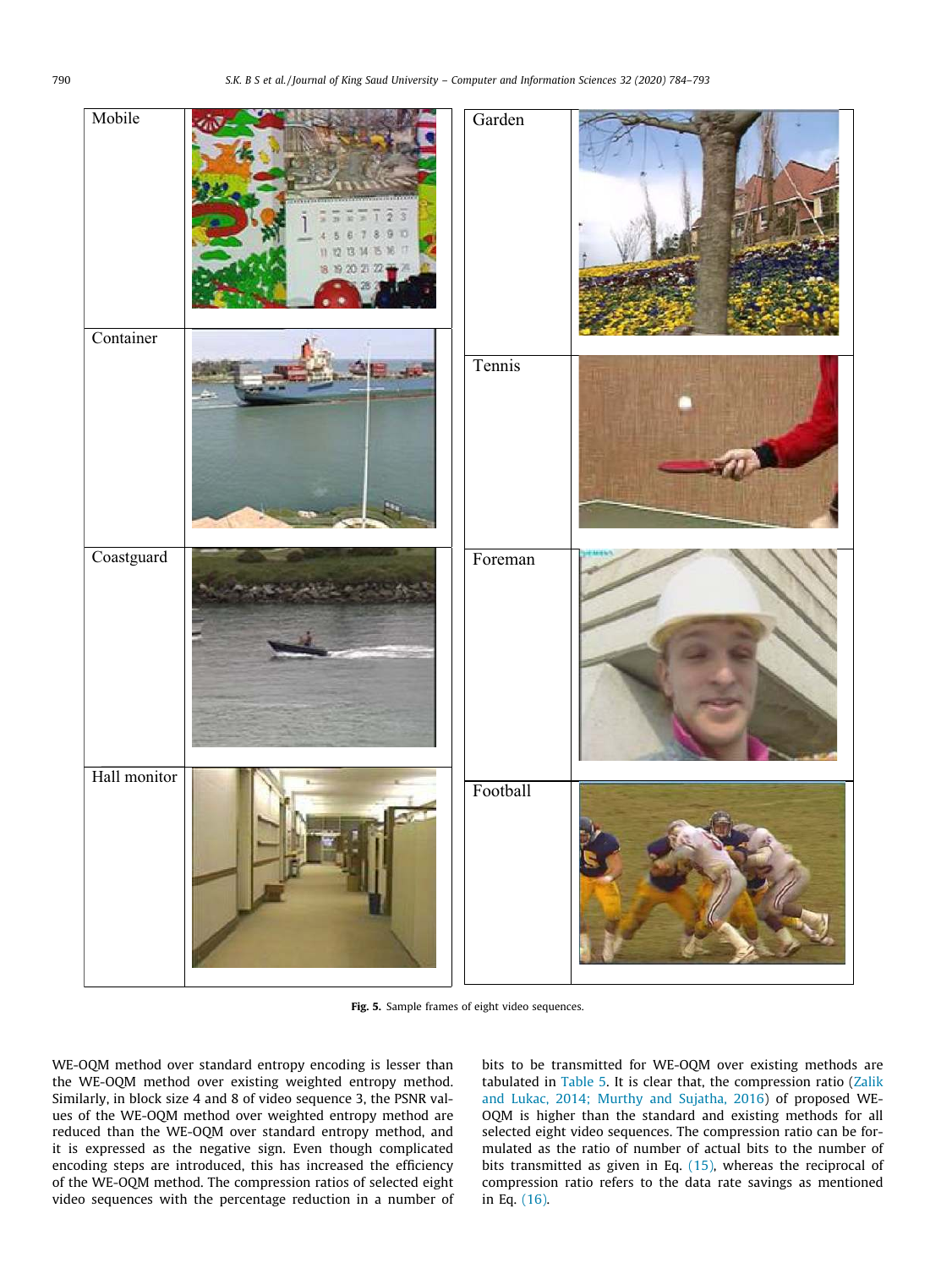

Fig. 6. PSNR of the decoded video sequences - (a) football, (b) garden, (c) mobile, (d) tennis, (e) coastguard, (f) foreman, (g) hall monitor, (h) container after transmitting through improved as well as standard entropy encoding principle of HEVC.

$$
CR = \frac{Number of actual bits in the sequence}{Number of compressed bits in the sequence} \tag{16}
$$
\n
$$
\%N = \frac{1}{CR} \times 100 \tag{17}
$$

From Table 5 the performance comparison of WE-OQM over standard method in terms of compression ratio for the first and sixth video sequences are 35.29% and 62.5% improved with the corresponding data-rate savings of 3.41% and 7.24%. Despite this the overall performance of data-rate saving with regards to the com-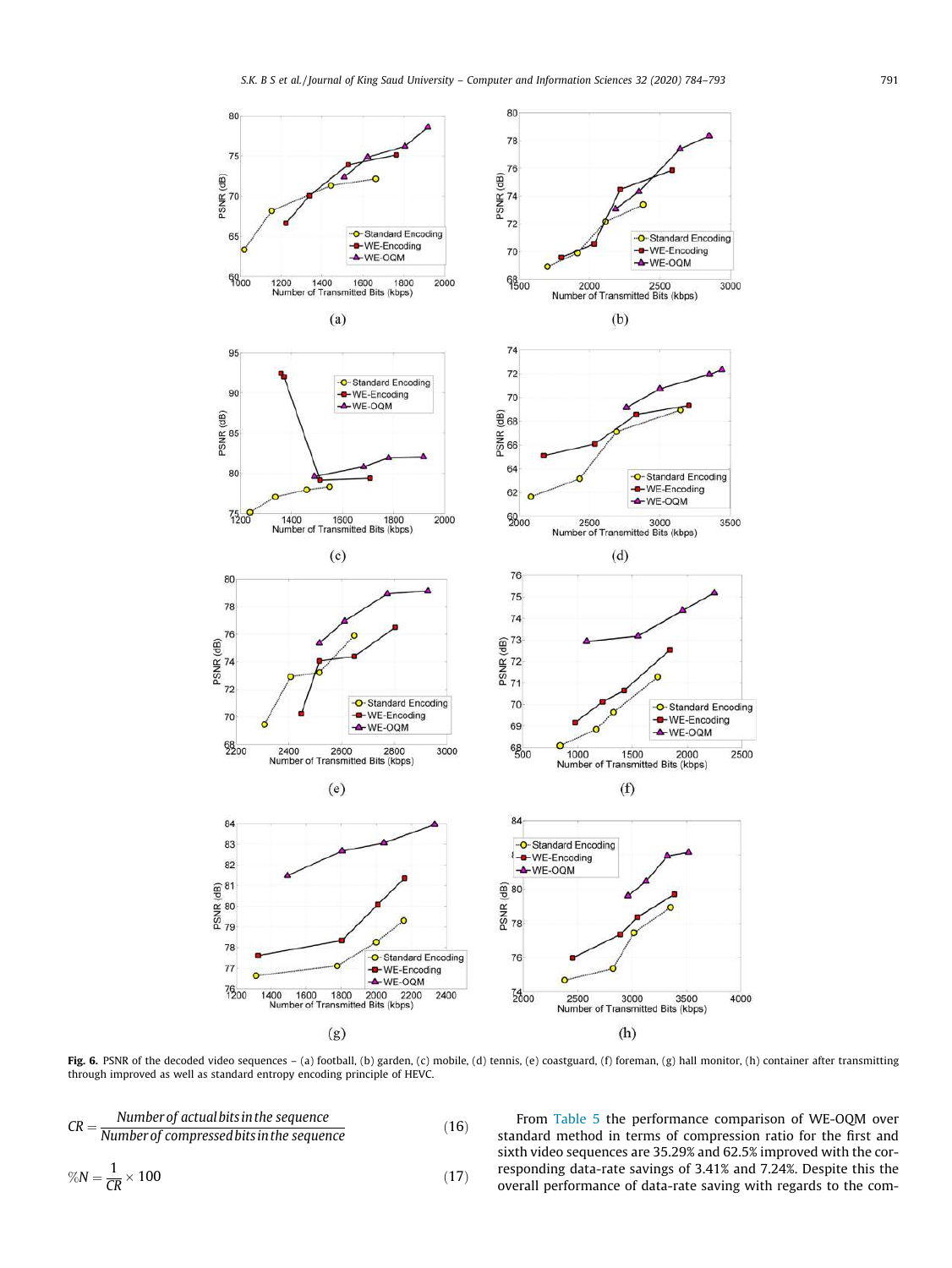| Table 1                                                                                          |
|--------------------------------------------------------------------------------------------------|
| Comparison of proposed and conventional methods for average psnr of the decoded video sequences. |

| Data Transmission<br>(in kbps) | WE-OOM<br>(Best Case) | WE-OOM<br>(Worst case) | WE-00<br>(Mean case) | WE-OOM<br>(Median case) | WE-Encoding | <b>FSDO</b> (Yin et al., 2015) | RDOO (Karczewicz et al., 2008) |
|--------------------------------|-----------------------|------------------------|----------------------|-------------------------|-------------|--------------------------------|--------------------------------|
| 1000                           | 80.03                 | 66.32                  | 72.1525              | 70.88                   | 72.1525     | 33.05                          | 31.95                          |
| 1500                           | 81.51952              | 67.7417                | 74.30541             | 72.71881                | 74.30541    | 34.05                          | 32.975                         |
| 2000                           | 82.9987               | 68.30341               | 76.36477             | 76.27143                | 76.36477    | 35.05                          | 34                             |
| 2500                           | 84.29837              | 68.86511               | 77.67508             | 77.38834                | 77.67508    | 35.575                         | 34.5125                        |
| 3000                           | 85.31558              | 70.73516               | 79.34501             | 79.48154                | 79.34501    | 36.1                           | 35.025                         |
| 3500                           | 86.33279              | 72.65128               | 80.63889             | 81.8767                 | 80.63889    | 36.625                         | 35.5375                        |
| 4000                           | 87.35                 | 75.15                  | 81.71625             | 82.79                   | 81.71625    | 37.15                          | 36.05                          |

#### Table 2

Mean encoding performance of WE-OQM, WE and EE encoding principle of hevc (WE-OQM is the weighted entropy encoding with optimized quantization matrix, WE is the weighted entropy and EE is the entropy encoding).

| <b>Block size</b> | Mean  |       | Median |       | Best  |        | Worst |       |        | Deviation |       |        |      |      |        |
|-------------------|-------|-------|--------|-------|-------|--------|-------|-------|--------|-----------|-------|--------|------|------|--------|
|                   | ΕE    | WE    | WE-OOM | EE    | WE    | WE-OOM | EE    | WE    | WE-OOM | EE        | WE    | WE-OOM | ΕE   | WE   | WE-OOM |
|                   | 74.79 | 76.24 | 78.98  | 74.65 | 76.19 | 78.88  | 79.31 | 81.36 | 83.96  | 68.94     | 69.34 | 72.36  | 3.91 | 3.98 | 3.84   |
|                   | 73.4  | 74.96 | 78.23  | 72.69 | 74.44 | 78.18  | 78.26 | 80.09 | 83.07  | 67.13     | 68.57 | 71.95  | 4.14 | 4.08 | 3.97   |
| 4                 | 71.57 | 74.83 | 76.76  | 71.41 | 72.31 | 75.91  | 77.11 | 92.03 | 82.68  | 63.17     | 66.09 | 70.74  | 4.92 | 8.06 | 4.21   |
| ŏ                 | 69.75 | 73.35 | 75.46  | 69.19 | 69.91 | 74.22  | 76.64 | 92.45 | 81.49  | 61.65     | 65.11 | 69.16  | 5.49 | 8.82 | 4.35   |

#### Table 3

Computation time incurred by we-oqm, weighted and standard encoding principle of HEVC.

| <b>Block size</b> |          |          |         |          |          |         |          |          |         | 8        |          |         |
|-------------------|----------|----------|---------|----------|----------|---------|----------|----------|---------|----------|----------|---------|
| Method            | Standard | Weighted | WE-OOM  | Standard | Weighted | WE-OOM  | Standard | Weighted | WE-OOM  | Standard | Weighted | WE-OOM  |
| Sequence 1        | 3125492  | 3133454  | 4165237 | 3954164  | 3975798  | 4796544 | 4565415  | 4576468  | 5123697 | 4854611  | 4897649  | 5369747 |
| Sequence 2        | 2564164  | 2574987  | 3456987 | 2665464  | 2667569  | 3496854 | 2748745  | 2765765  | 3956486 | 2965414  | 2965636  | 4123987 |
| Sequence 3        | 4165445  | 4152343  | 4596984 | 4274642  | 4235496  | 4886583 | 4379577  | 4389465  | 4978892 | 4478989  | 4512485  | 5379151 |
| Sequence 4        | 2477663  | 2545416  | 3346948 | 2577169  | 2671150  | 3569845 | 2698715  | 2714523  | 3784139 | 2736917  | 2764842  | 3928545 |
| Sequence 5        | 4578152  | 4625414  | 5296424 | 4764423  | 4715649  | 5698414 | 4978548  | 4999496  | 5892445 | 5074643  | 5124414  | 6046545 |
| Sequence 6        | 4639711  | 4641811  | 5144563 | 4781961  | 4758414  | 5426476 | 4871490  | 4941174  | 5969441 | 5063781  | 5124851  | 6046748 |
| Sequence 7        | 4268954  | 4275151  | 5064746 | 4316474  | 4334741  | 5144878 | 4516574  | 4684715  | 5129648 | 4795716  | 4864841  | 5369744 |
| Sequence 8        | 5127471  | 5145451  | 5578954 | 5295441  | 5384142  | 5796934 | 5299741  | 5348841  | 5894874 | 5397174  | 5434548  | 6047154 |

## Table 4

Performance improvement of WE-OQMover standard and weighted encoding principle and the computation cost incurred for the improvement.

| Comparison Scenarios                    | <b>Block size</b>          |                 |            |           |            | 4         |            | 8               |            |
|-----------------------------------------|----------------------------|-----------------|------------|-----------|------------|-----------|------------|-----------------|------------|
|                                         | <b>Improvement Metrics</b> | $PSNR$ ( $dB$ ) | Time $(s)$ | PSNR (dB) | Time $(s)$ | PSNR (dB) | Time $(s)$ | $PSNR$ ( $dB$ ) | Time $(s)$ |
| Proposed Weighted Entropy Encoding with | Video Sequence 1           | 8.92            | 33.27      | 6.85      | 21.3       | 9.81      | 12.23      | 14.23           | 10.61      |
| optimized OM versus standard Entropy    | Video Sequence 2           | 6.74            | 34.82      | 7.28      | 31.19      | 6.32      | 43.94      | 6.02            | 39.07      |
| Encoding                                | Video Sequence 3           | 4.76            | 10.36      | 5.11      | 14.32      | 4.88      | 13.68      | 5.93            | 20.1       |
|                                         | Video Sequence 4           | 4.96            | 35.08      | 7.18      | 38.52      | 11.98     | 40.22      | 12.18           | 43.54      |
|                                         | Video Sequence 5           | 4.26            | 15.69      | 7.8       | 19.6       | 5.53      | 18.36      | 8.49            | 19.15      |
|                                         | Video Sequence 6           | 5.49            | 10.88      | 6.79      | 13.48      | 6.29      | 22.54      | 7.11            | 19.41      |
|                                         | Video Sequence 7           | 5.86            | 18.64      | 6.15      | 19.19      | 7.22      | 13.57      | 6.33            | 11.97      |
|                                         | Video Sequence 8           | 4.08            | 8.81       | 5.78      | 9.47       | 6.75      | 11.23      | 6.6             | 12.04      |
| Proposed Weighted Entropy Encoding with | Video Sequence 1           | 4.6             | 32.93      | 3.11      | 20.64      | 6.85      | 11.96      | 8.6             | 9.64       |
| optimized OM versus Weighted Entropy    | Video Sequence 2           | 3.26            | 34.25      | 3.92      | 31.09      | 5.34      | 43.05      | 5.02            | 39.06      |
| Encoding                                | Video Sequence 3           | 3.34            | 10.71      | 3.49      | 15.37      | $-12.17$  | 13.43      | $-13.88$        | 19.21      |
|                                         | Video Sequence 4           | 4.36            | 31.49      | 4.93      | 33.64      | 7.04      | 39.4       | 6.22            | 42.09      |
|                                         | Video Sequence 5           | 3.44            | 14.51      | 6.12      | 20.84      | 3.9       | 17.86      | 7.3             | 17.99      |
|                                         | Video Sequence 6           | 3.65            | 10.83      | 5.27      | 14.04      | 4.35      | 20.81      | 5.45            | 17.99      |
|                                         | Video Sequence 7           | 3.2             | 18.47      | 3.72      | 18.69      | 5.54      | 9.5        | 5.              | 10.38      |
|                                         | Video Sequence 8           | 3.07            | 8.42       | 4.56      | 7.67       | 4.01      | 10.21      | 4.78            | 11.27      |

pression ratio for the proposed WE-OQM holds higher than other existing methods. Besides the percentage reduction in number of bits to be transmitted for all eight video sequences is minimum than the standard entropy method and improved weighted entropy method. For 4 and 6 video sequences, the performance of percentage reduction in number of bits to be transmitted for standard as well as improved weighted entropy is 39.5%, 62.67% and 4.2%, 13.93% lesser than WE-OQM method respectively.